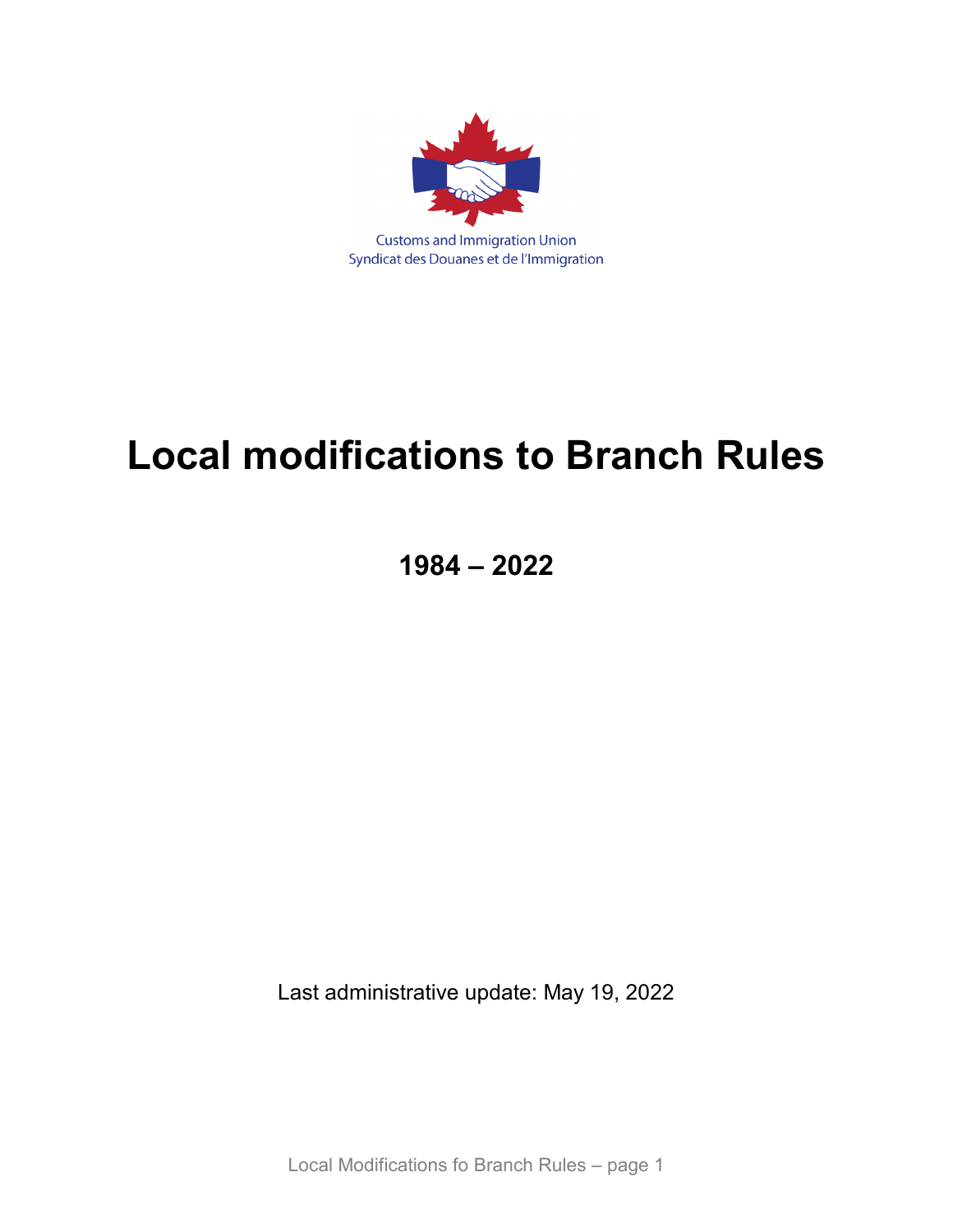# **[TABLE OF CONTENTS](#page-5-0)**

- 90001 [Newfoundland and Labrador Branch](#page-2-0)
- 60004 [New Brunswick Branch](#page-2-1)
- 00018 [Windsor Branch](#page-3-0)
- 00019 [Sarnia Branch](#page-3-1)
- 00020 [Hamilton Branch](#page-4-0)
- 00024 [Toronto Branch](#page-4-1)
- 00026 [Northern Ontario Branch](#page-5-0)
- 50030 [Manitoba](#page-7-0) Branch
- 40031 [Saskatchewan Branch](#page-7-1)
- [30036 –](#page-11-0) Alberta Branch
- 20040 [Vancouver](#page-11-1) Branch
- 20042 [B.C. Coastal Branch](#page-11-2)
- 20045 B.C. [Southern](#page-12-0) Branch
- 70066 [Headquarters Branch](#page-13-0)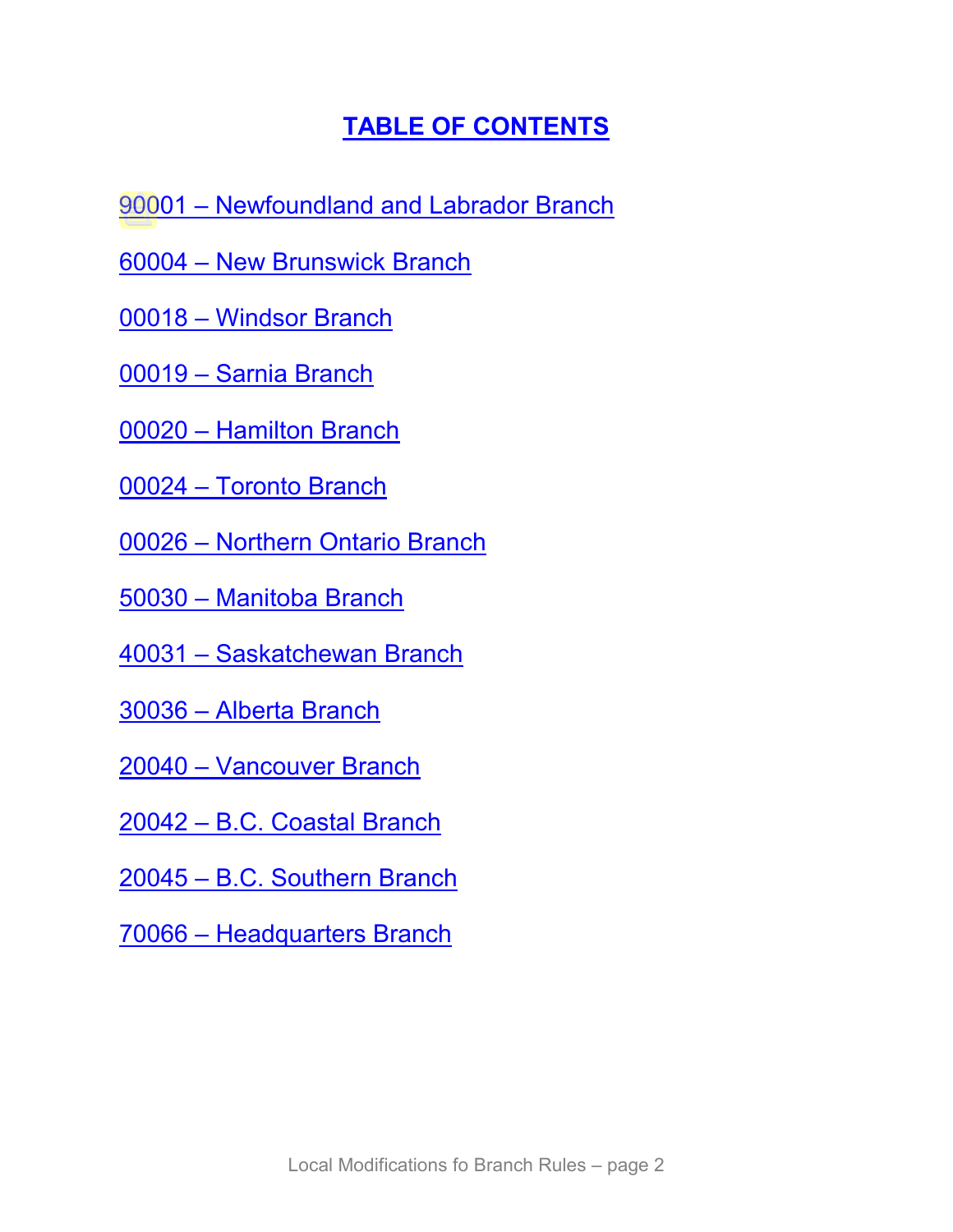# <span id="page-2-0"></span>**90001 – Newfoundland and Labrador Branch**

**May 2015 – Separating the Branch Executive positions of Secretary and Treasurer (reversing Branch Rule modification of May 1990). Also, the Third Vice-President position will not be filled.**

Branch Rule 9 – Branch Executive

The Branch Executive shall consist of:

- (a) the Branch President;
- (b) the First Vice-President;
- (c) the Second Vice-President;
- (d) the Vice-President, Finance
- (e) the Vice-President, Communication; and
- (f) Executive Stewards, as required

#### **May 2015 – Addition of Subsection (a)**

Branch Rule 13, Section 1 – Tenure of Office Subsection (a):

Any Branch Officer who accepts an excluded term position as manager shall vacate his or her position within the Branch until such time as the term position as manager expires.

### <span id="page-2-1"></span>**60004 – New Brunswick Branch**

#### **October 1998 – Addition of new Section 5**

Branch Rule 19 – Salaries and Honorariums *Section 5*

No member of the New Brunswick Branch shall be entitled to receive reimbursement for loss of wages from branch funds for attending any Branch business.

#### **March 2021 – Amendment to quorum**

Branch Rule 11 - Meetings *Section 8 – Quorum*

(3) A quorum for the conduct of business at General Membership meetings shall be the majority of the Branch Executive plus one member.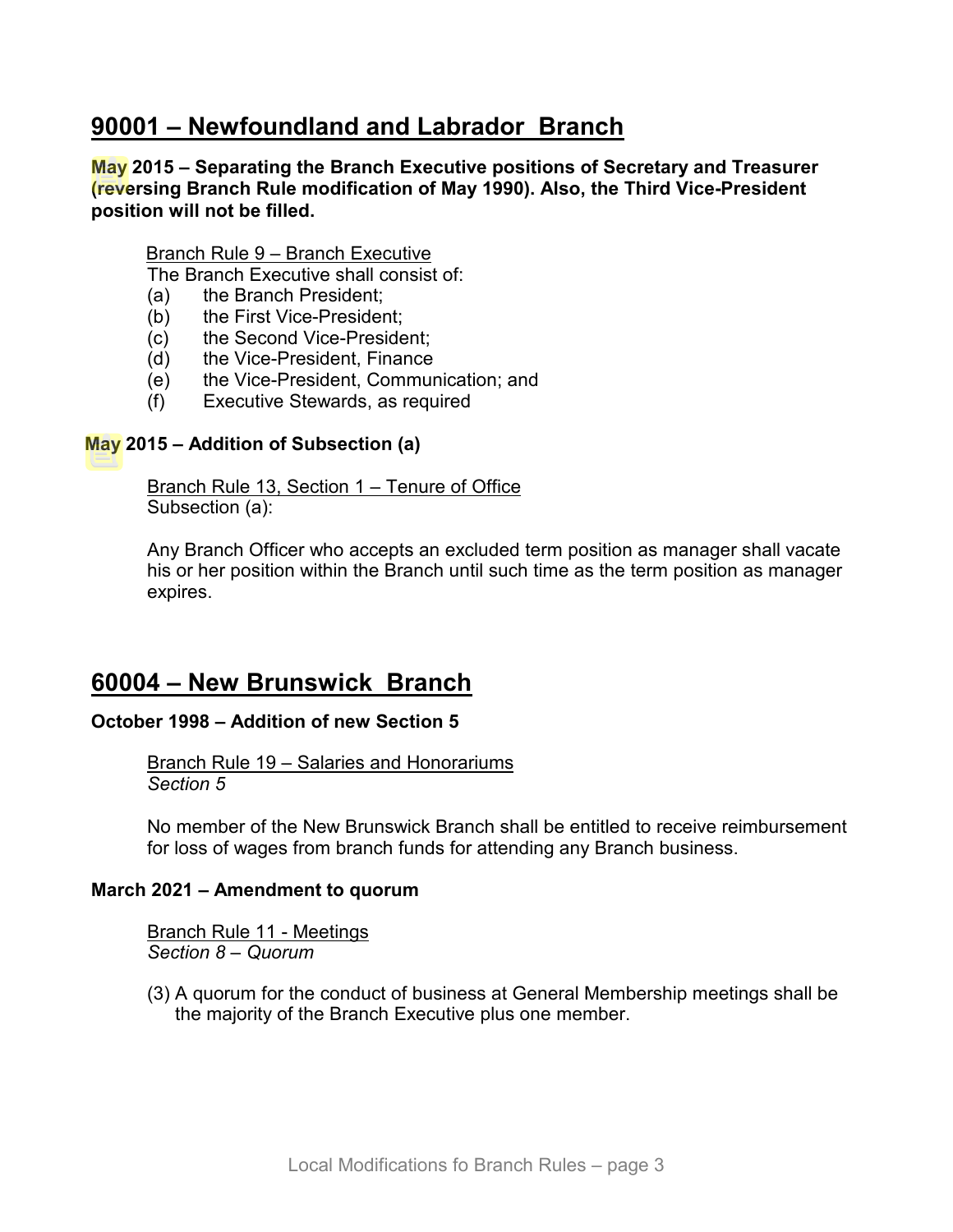### **March 2021 – Addition of Subsection (a)**

Branch Rule 13, Section 1 – Tenure of Office Subsection (a):

Any Union Branch Officer including all Executive Members, Stewards, Committee Members and Employee representatives, who accepts a position of a Manager, Acting Supervisor or other Managerial position, or excluded position shall be considered to have vacated their position as a Union Representative and shall notify the Union Executive when their managerial term has expired should they wish to return to their Union position. Their return to the Union position they vacated shall then be put to a vote by the Steward Body (50% + 1 required to carry the vote).

### <span id="page-3-0"></span>**00018 – Windsor Branch**

### **November 2018 – Addition of Subsection (a)**

Branch Rule 13, Section 1 – Tenure of Office Subsection (a):

Any Union Branch Officer including all Executive Members, Stewards, Committee Members and Employee representatives, who accepts a position of a Manager, Acting Supervisor or other Managerial position, or excluded position shall be considered to have vacated their position as a Union Representative and shall notify the Union Executive when their managerial term has expired should they wish to return to their Union position. Their return to the Union position they vacated shall then be put to a vote by the Steward Body (50% + 1 required to carry the vote).

# <span id="page-3-1"></span>**00019 – Sarnia Branch**

#### **February 2014 – Amendment to Branch Executive**

**3rd VP will not have distinctive Immigration responsibilities and Chief Steward position be eliminated from the Executive**

#### Branch Rule 9 – Branch Executive

The Branch Executive shall consist of:

- a) The Branch President
- b) The First Vice-President
- c) The Second Vice-President
- d) The Third Vice-President
- e) The Vice-President, Communications
- f) The Vice-President, Finance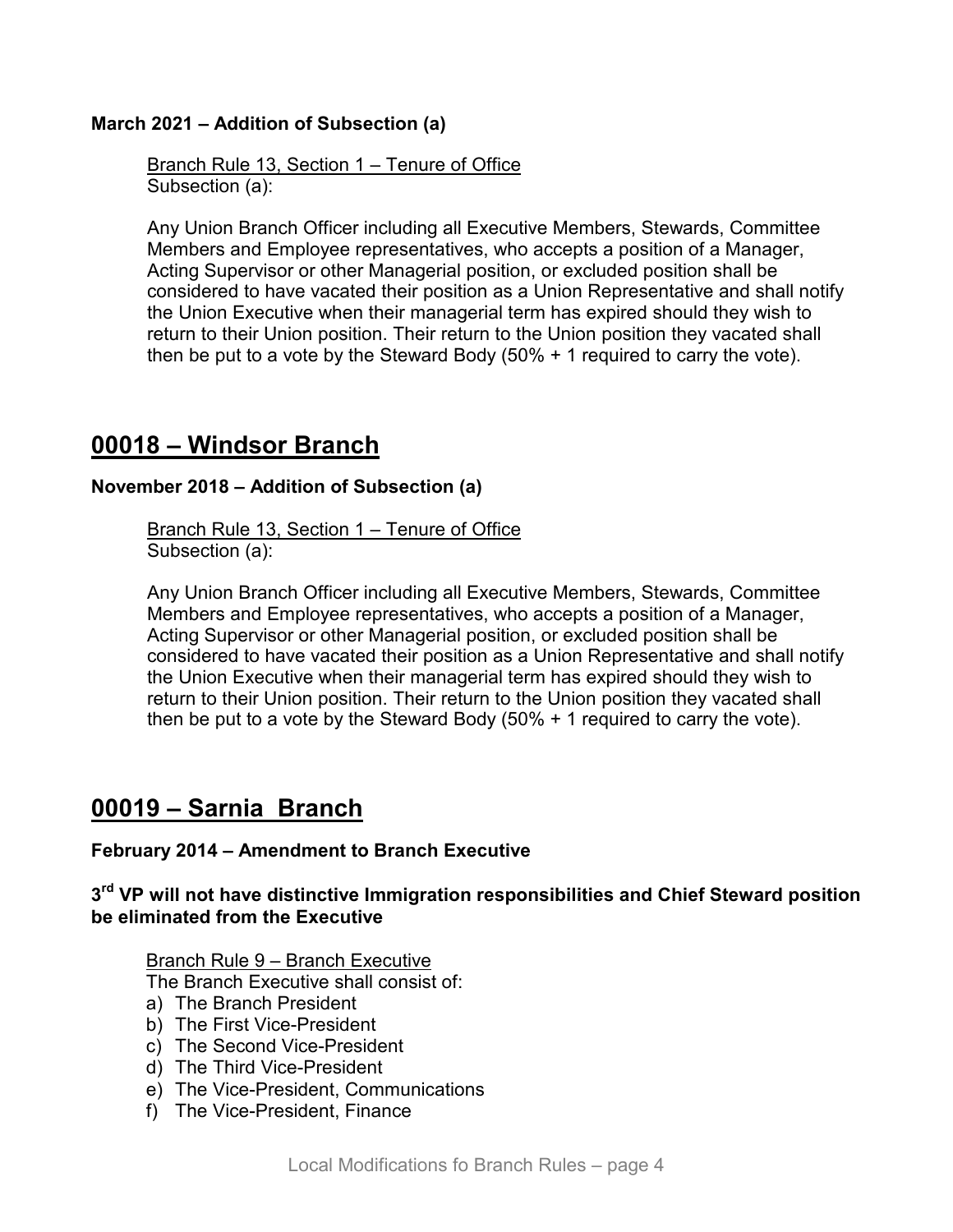# <span id="page-4-0"></span>**00020 – Hamilton Branch**

#### **October 1998 – New Sub-section**

Branch Rule 13 – Tenure of Office *Section 1, Sub-section (a)*

Any Branch Officer, who accepts a term as a manager in a position which is normally excluded, shall vacate his or her position within the Branch until such time as the term as manager expires.

#### **October 2003 – Amendment to quorum**

Branch Rule 11 – Meetings *Section 8 – Quorum*

3) A quorum for the conduct of business at Branch Membership meetings shall be the presence of the majority of the Branch Executive and five members of the Branch Membership who do not hold a Union position.

### <span id="page-4-1"></span>**00024 – Toronto Branch**

### **January 2005 – Addition of 3rd Vice-President**

Branch Rule 9 – Branch Executive

The Branch Executive shall consist of:

- a) The Branch President
- b) The First Vice-President
- c) The Second Vice-President
- d) The Third Vice-President
- e) The Vice-President, Communications
- f) The Vice-President, Finance
- g) Executive Stewards as required

#### **April 2005 – Amendment to quorum**

Branch Rule 11 – Meetings *Section 8 – Quorum*

3) A quorum for the conduct of business at Branch Membership meetings shall be quorum of the Steward Body plus ten (10) members in good standing.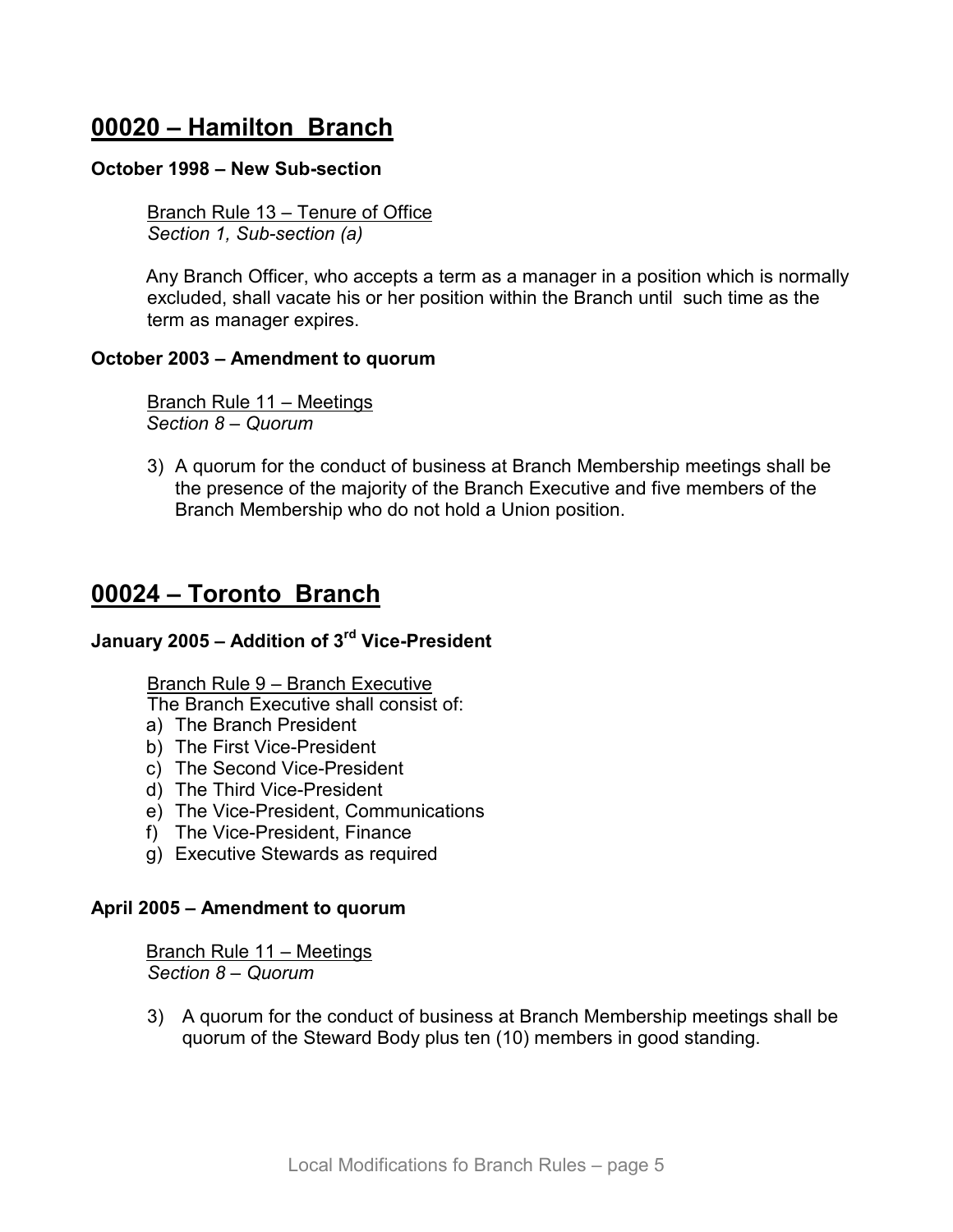### **April 2019 – Amendment to quorum**

Branch Rule 11 – Meetings *Section 8 – Quorum*

3) A quorum for the conduct of business at AGM or emergency membership meetings shall be:

5% of members in good standing; and 50% plus one of the steward body; and 50% plus one of the Branch Executive in attendance

#### **October 2021 – addition of Human Rights and Young Worker Representatives**

Branch Rule 9 – Branch Executive

The Branch Executive shall consist of:

- a) The Branch President
- b) The First Vice-President
- c) The Second Vice-President
- d) The Third Vice-President
- e) The Vice-President, Communications
- f) The Vice-President, Finance
- g) Executive Stewards as required
- h) Human Rights Representative
- i) Young Worker Representative

# <span id="page-5-0"></span>**00026 – Northern Ontario Branch**

#### **June 2003 – Addition of Vice-Presidents**

#### Branch Rule 9 – Branch Executive

The Branch Executive shall consist of:

- a) The Branch President
- b) The First Vice-President
- c) The Second Vice-President
- d) The Vice-President, Operations Northwest Ontario
- e) The Vice-President, Communications Northwest Ontario
- f) The Secretary
- g) The Treasurer
- h) Executive Stewards as required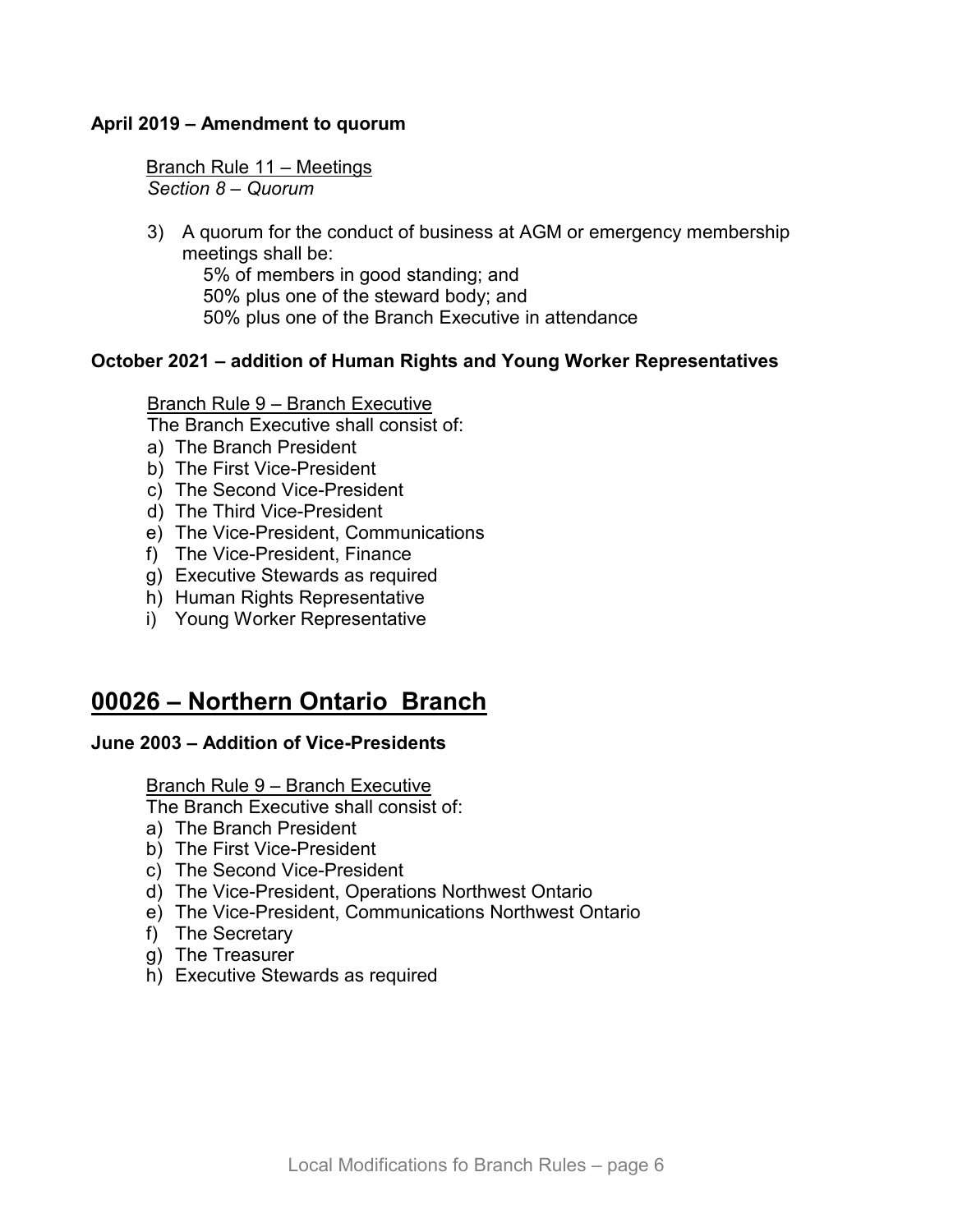### **June 2003 – Amendment to Branch Elections to add new Sub-section (c)**

Branch Rule 12 – Branch Elections *Section 5, Sub-section (c)*

Vice-Presidents for Northwest Ontario will be elected from the members of that geographic location.

#### **June 2003 – Amendment to quorum**

Branch Rule 11 – Meetings *Section 8 – Quorum* 

- 1) A quorum for the conduct of business at meetings of the Branch Executive shall be the presence of more than fifty percent of the membership of that body. With regards to conducting business within the geographic areas of Northwestern Ontario (Thunder Bay, Fort Frances, Rainy River and Pigeon River) and respectively the area of Northern Ontario (Sault Ste. Marie, Sudbury and North Bay) a quorum will be considered to have been achieved when more than fifty percent of the members of the Executive body from that area, are present and the business conducted for these two separate areas deals with their area only. Regular Branch Rules will apply for all business pertaining to the entire Branch.
- 3) A quorum for the conduct of business at Branch Membership Meetings shall be the presence of more than ten percent of the Branch Membership. With regards to business within the Thunder Bay, Fort Frances, Pigeon River and Rainy River geographic area the quorum for the conduct of business pertaining strictly to their area shall be the presence of more than ten percent of the membership of their area. The sample rule will apply for the Sault Ste. Marie, Sudbury and North Bay geographic area. A quorum will be defined as a presence of more than ten percent of this area's members and include business pertaining to this area only. Regular Branch Rules will apply to all business pertaining to the entire Branch.

#### **March 2019 – Addition of Subsection (a)**

Branch Rule 13, Section 1 – Tenure of Office Subsection (a):

Any Union Branch Officer including all Executive Members, Stewards, Committee Members and Employee representatives, who accepts a position of a Manager, Acting Supervisor or other Managerial position shall be considered to have vacated their position as a Union Representative and shall notify the Union Executive when their managerial term has expired should they wish to return to their Union position. Their return to the Union position they vacated shall then be put to a vote by the Union Executive (50% + 1 required to carry the vote).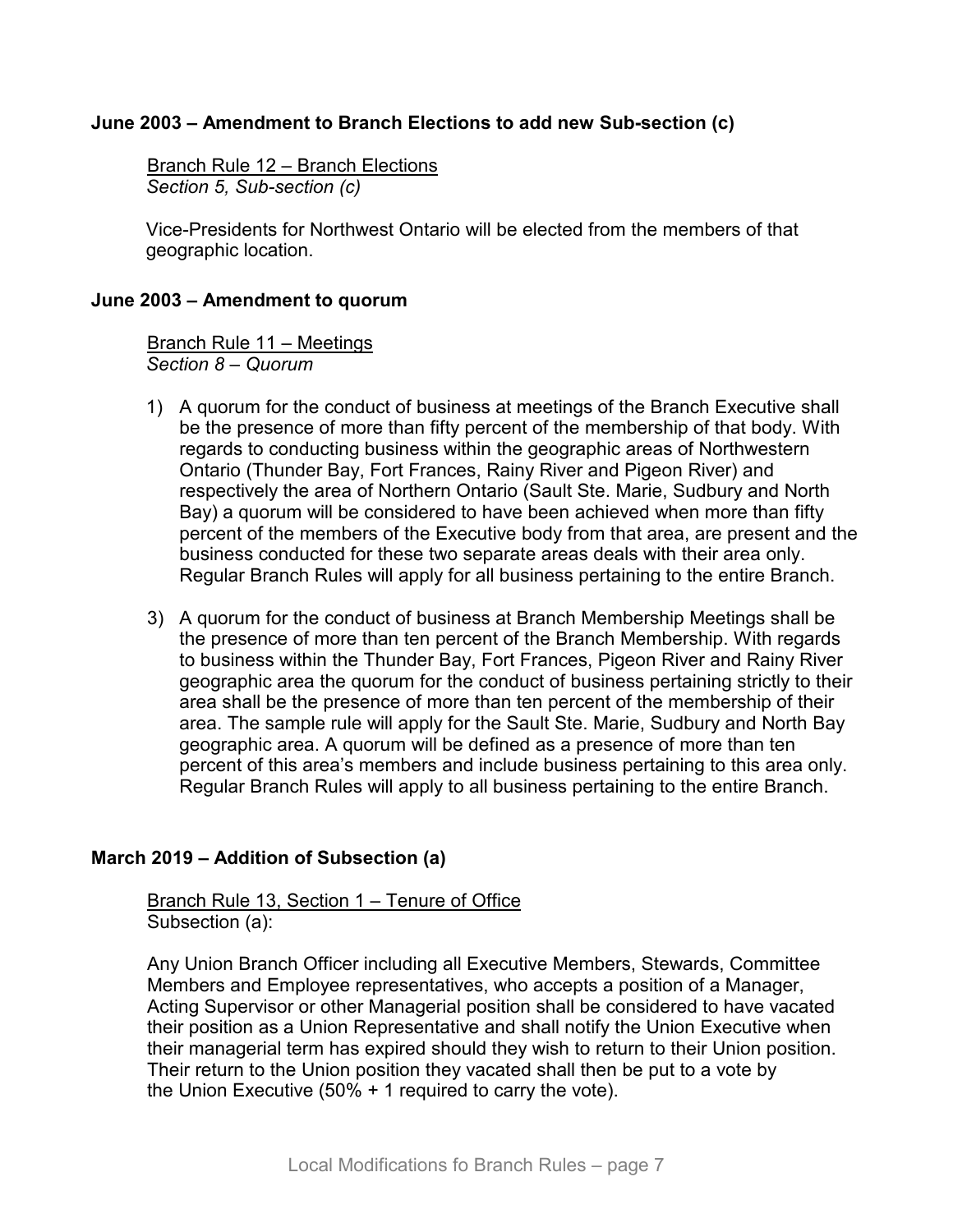# <span id="page-7-0"></span>**50030 – Manitoba Branch**

### **April 2010 – Amendment to quorum**

Branch Rule 11 – Meetings *Section 8 – Quorum*

(3) A quorum for the conduct of business at General Membership meetings shall be five percent (5%) of the membership.

### **March 2019 – Amendment to quorum**

Branch Rule 11 – Meetings *Section 8 – Quorum* 

(3) A quorum for the conduct of business at General Membership meetings shall be the majority of the Executive plus one member.

# <span id="page-7-1"></span>**40031 – Saskatchewan Branch**

**October 2006 – Changing the title of Secretary to Vice-President – Communications and changing the title of Treasurer to Vice-President – Finance**

#### Branch Rule 9 – Branch Executive

The Branch Executive shall consist of:

- a) The Branch President
- b) The First Vice-President
- c) The Second Vice-President
- d) The Vice-President, Communications
- e) The Vice-President, Finance
- f) The Membership Chair

### **April 2011** – **Amendment to quorum**

Branch Rule 11 – Meetings *Section 8 – Quorum*

(3) A quorum for the conduct of business at General Membership meetings shall be the majority of the executive plus one member.

### **April 2022 – Inclusion of Diversity and Equity**

Branch Rule 9 – Branch Executive The Branch Executive shall consist of the: a) Branch President; and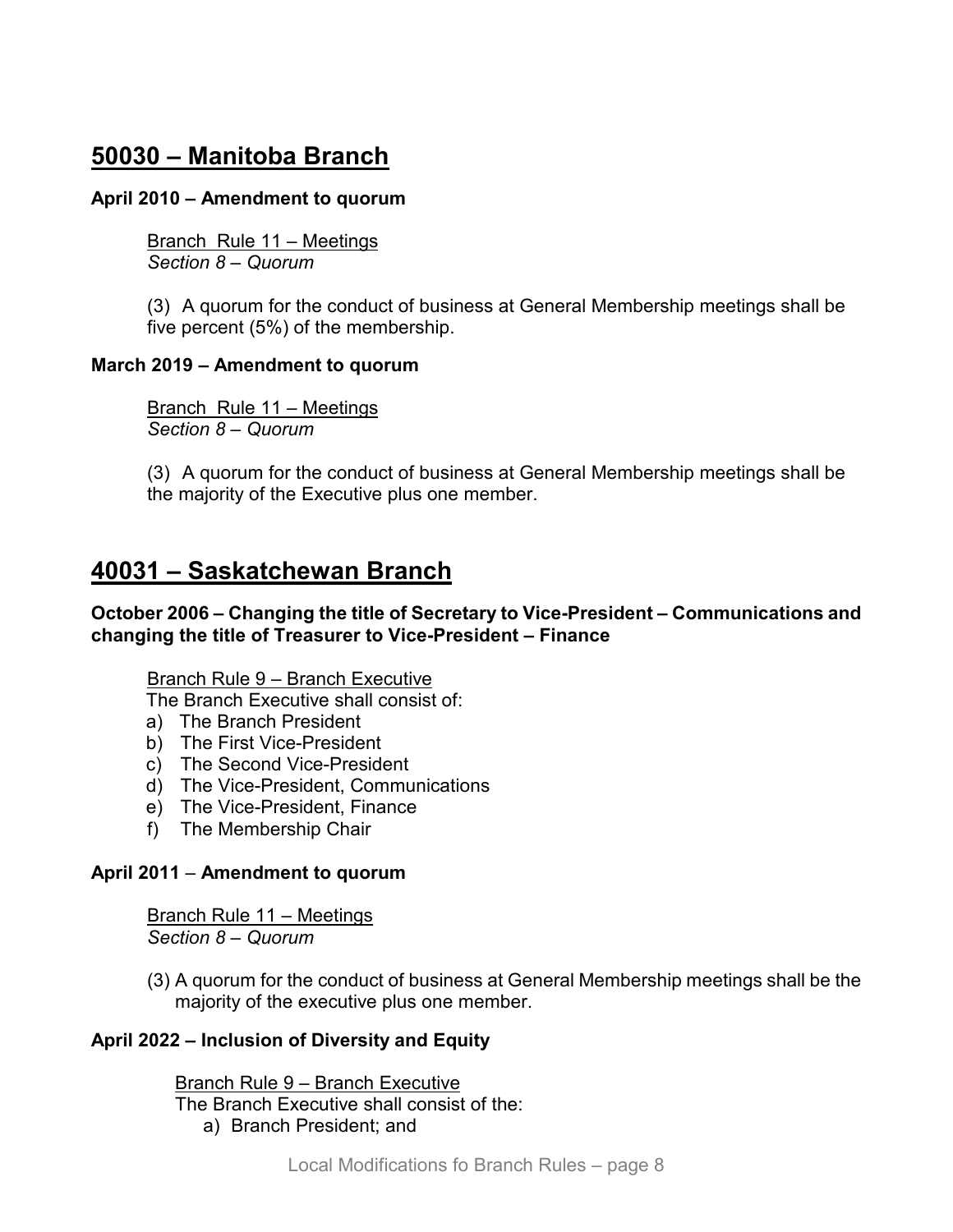- b) Vice-President; and
- c) Vice-President, Finance & Communications; and
- d) Women's Representative; and
- e) Human Rights Representative; and
- f) Young Workers Representative.

#### Branch Rule 16 – Duties and Authorities of Branch Officers

3. Branch VP, Finance & Communications

The Branch VP, Finance & Communication, shall:

- (a) attend all meetings of the:
	- (i) Branch Executive,
	- (ii) Stewards, and
	- (iii) General Membership;
- (b) have delegated authority to administer and direct the financial affairs of the Branch, within the limits of the budget.
- (c) receive and account for all funds and financial obligations due to the Branch, or raised in the name of the Branch;
- (d) pay all accounts due and payable by the Branch, obtaining and recording all such transactions based on expense accounts and/or statements;
- (e) obtain a receipt for all expenditures;
- (f) present, for review of and authorization by the Branch President, all expenditures for the report of the transaction;
- (g) maintain the financial records of the Branch in acceptable business manner current and available;
- (h) provide access to the financial records of the Branch at all meetings of the Branch Executive and Steward Body;
- (i) establish the appropriate accounts and deposit all funds belonging to the Branch in the appropriate accounts for safekeeping;
- (j) invest such surplus funds of the Branch in accordance with the instructions of the Branch Executive;
- (k) be required to give a written semi-annual report to the Branch Executive on the financial position of the Branch;
- (l) ensure that a budget is prepared no later than sixty (60) days into the new calendar year, and presented to a meeting of the Steward Body for approval.
- (m) at the termination of their term of office, surrender and transmit all of the properties, records, funds, and documents for which they are responsible to the succeeding Branch Executive Officer, within thirty (30) days after the election and Oath of Office of that Branch Executive Officer; and
- (n) respond to notices from the Branch VP, Communication, advising that they will or will not be able to attend a meeting of the Branch Executive or Steward Body or General Membership.
- (o) be responsible to the Branch Executive for:
	- (i) all correspondence; and
	- (ii) all official documents on record in and for the Branch;
- (p) for all meetings (Branch Executive, Stewards, and General Membership):
	- (i) attend;
	- (ii) take notes; and
	- (iii) prepare Minutes;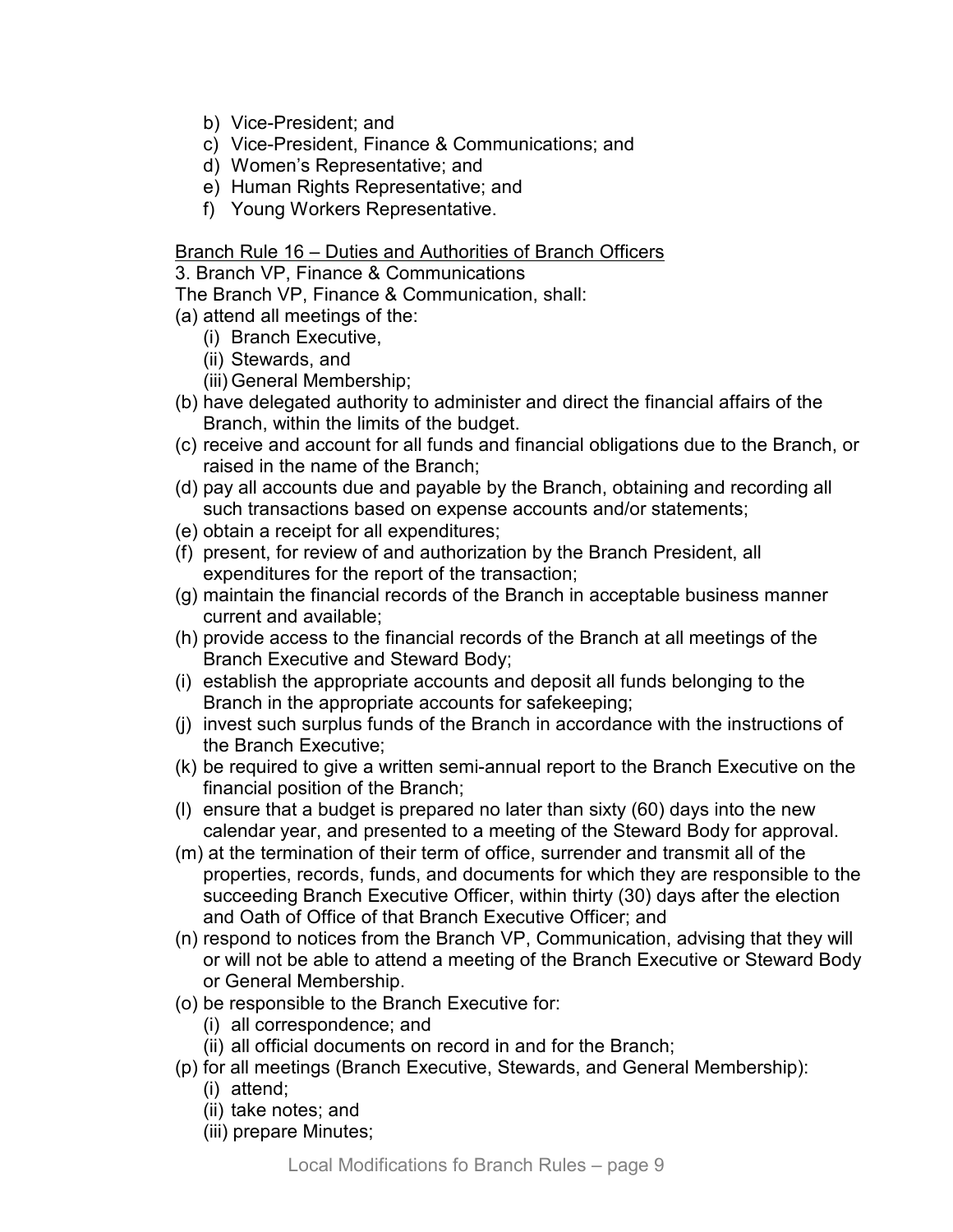- (q) sign Minutes jointly with the Branch President;
- (r) maintain all official records of Branch Minutes of meetings;
- (s) provide:
	- (i) notices to all appropriate persons of time, date, and place of the Branch Executive, Stewards and General Membership meetings; and
	- (ii) an agenda, outlining the proposed business for the meeting;
- (t) provide a filing system, such that all records and correspondence are kept with adequate security and are accessible to all authorized Branch Officers;
- (u) on completion of their term of office, surrender and transmit all of the properties, records, funds, and documents for which they are responsible to the succeeding Branch Executive Officer, within thirty (30) days after the election and Oath of Office of that Branch Executive Officer;
- (v) provide a copy of the official Minutes of each Branch Executive meeting to each member of the Branch Executive, within thirty (30) days of the date that the Minutes are approved;
- (w)provide a copy of the official Minutes of any meeting of the Steward Body to each member of the Steward Body, within thirty (30) days of the date that the Minutes are approved; and
- (x) inform the Branch President, and/or their delegate, that they will or will not be able to attend a meeting of the Branch Executive or Steward Body or General Membership.

#### Branch Rule 16 – Duties and Authorities of Branch Officers

4. Duties of Women's Representative

- The Women's Representative shall:
- (a) Self Identify as a Woman
- (b) Promote women's involvement and leadership development opportunities for the women of CIU Saskatchewan;
- (c) Facilitate programs that foster interaction among the women of CIU Saskatchewan;
- (d) Build and strengthen the relationship and involvement of women within CIU Saskatchewan;
- (e) Be responsible for bringing forward women's issues that arise from within the Branch;
- (f) Provide advice to the Branch on women's issues;
- (g) Represent the Branch on the CIU Women's Committees;
- (h) Represent the Branch on a PSAC Women's Committee;
- (i) Provide written reports to the Branch, for further distribution to their Branch membership;
- (j) Attend CIU Saskatchewan Branch Executive and Stewards meetings;
- (k) In consultation with the Branch Executive, draft guidelines for determining Branch delegates to PSAC women's conferences;
- (l) Obtain training, if required, with emphasis on PSAC courses.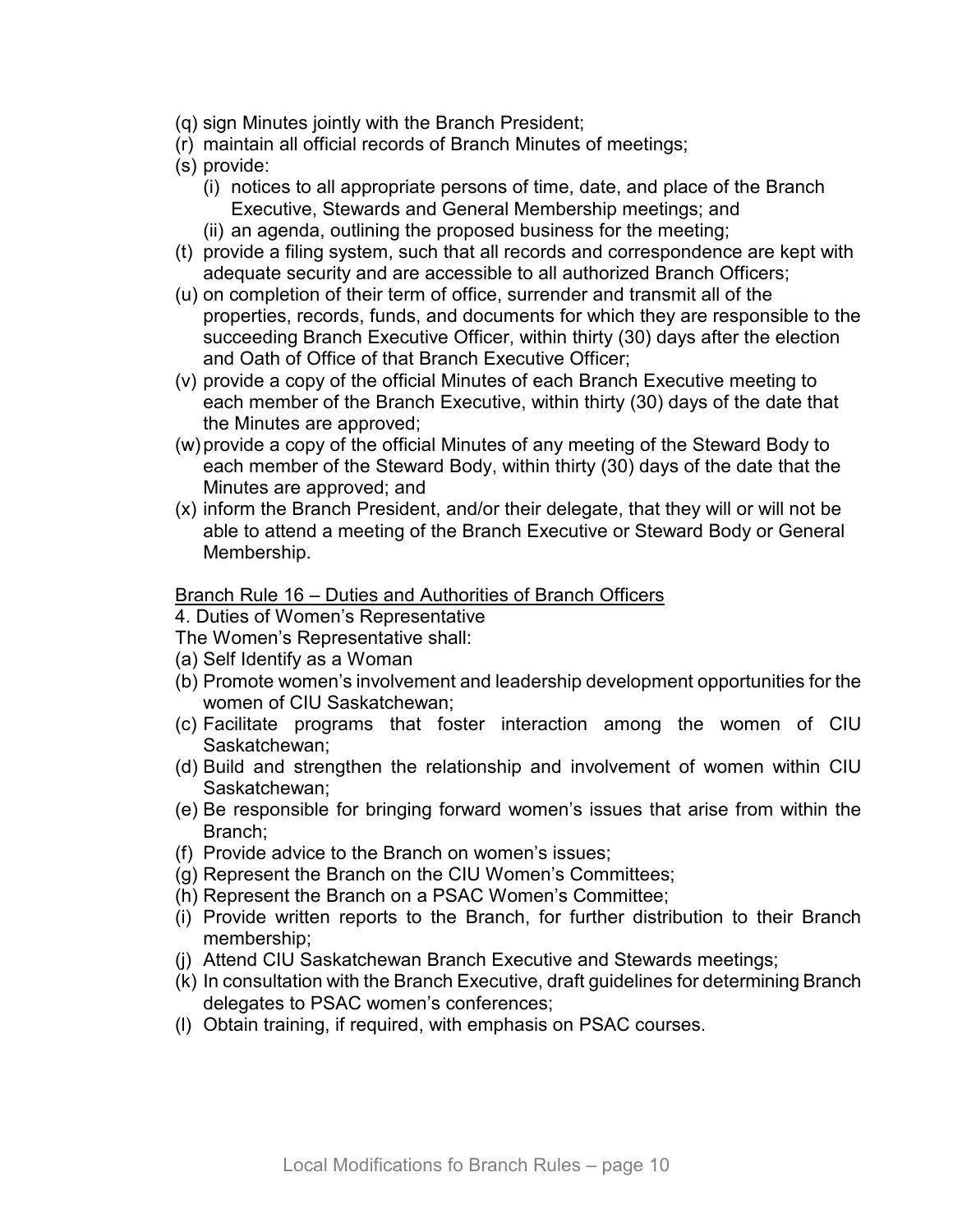Branch Rule 16 – Duties and Authorities of Branch Officers

5. Duties of Human Rights Representative

The Human Rights Representative shall:

- (a) Self-Identify in one or more of the following equity-seeking groups: Racialized Person; Person with Disability; Indigenous Person (First Nations, Inuit, and Metis); Woman; Lesbian, Gay, Bi-Sexual, Trans, Queer and 2-Spirit (LGBTQ2S)
- (b) Promote Equity, Diversity, Inclusion, Intersectionality and leadership development opportunities for CIU Saskatchewan equity members ;
- (c) Facilitate programs that foster interaction amongst the equity members of CIU Saskatchewan;
- (d) Build and strengthen the relationship and involvement of equity members within CIU Saskatchewan;
- (e) Be responsible for bringing forward human rights issues that arise from within the Branch;
- (f) Provide advice to the Branch on human rights issues;
- (g) Represent the Branch on CIU Human Rights Committees;
- (h) Represent the Branch on a PSAC Human Rights Committee;
- (i) Provide written reports to the Branch, for further distribution to their Branch membership;
- (j) Attend CIU Saskatchewan Branch Executive and Stewards meetings;
- (k) In consultation with the Branch Executive, draft guidelines for determining Branch delegates to PSAC equity conferences;
- (l) Obtain training, if required, with emphasis on PSAC courses.

### Branch Rule 16 – Duties and Authorities of Branch Officers

6. Duties of Young Worker Representative

The Young Worker Representative shall:

- (a) Self Identify as being 35 years of age or younger;
- (b) Promote young worker involvement and leadership development opportunities for CIU Saskatchewan young workers;
- (c) Facilitate programs that foster interaction amongst the young workers of CIU Saskatchewan;
- (d) Build and strengthen the relationship and involvement of young workers within CIU Saskatchewan;
- (e) Be responsible for bringing forward young worker issues that arise from within the Branch;
- (f) Provide advice to the Branch on young worker issues;
- (g) Represent the Branch on CIU Young Worker Committees;
- (h) Represent the Branch on a PSAC Young Workers Committee;
- (i) Provide written reports to the Branch, for further distribution to their Branch membership;
- (j) Attend CIU Saskatchewan Branch Executive and Stewards meetings;
- (k) In consultation with the Branch Executive, draft guidelines for determining Branch delegates to PSAC young worker conferences;
- (l) Obtain training, if required, with emphasis on PSAC courses.

### Branch Rule 19 – Salaries and Honorariums

Branch Rule 19 is repealed for the Saskatchewan Branch.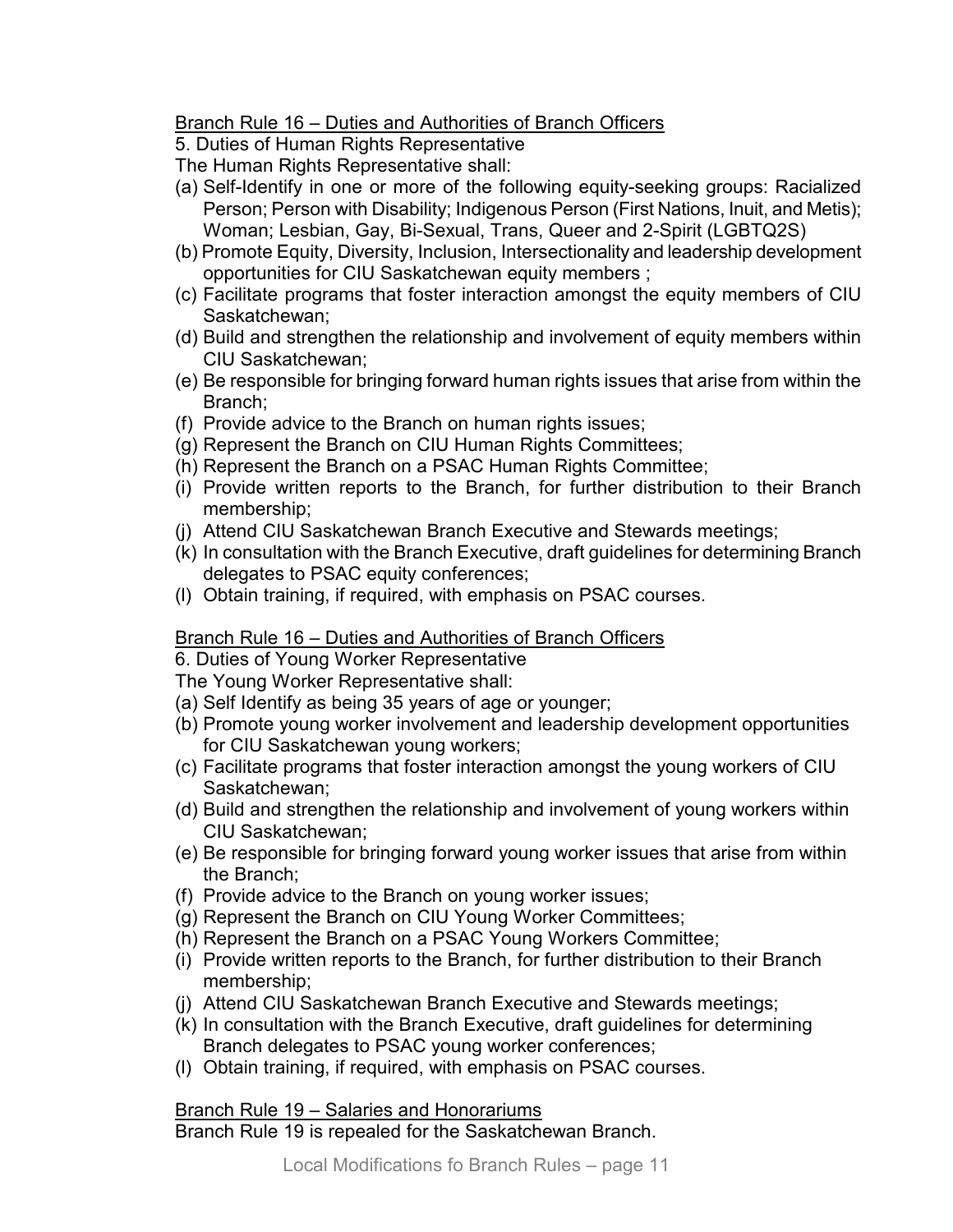# <span id="page-11-0"></span>**30036 – Alberta Branch**

### **April 2012 – The local modifications to Alberta Branch Rule 9 be amended to reflect Paragraph (g) and add Paragraph (h), so the Section would read as follows:**

#### Branch Rule 9 – Branch Executive

The Branch Executive shall consist of:

- a) Branch President
- b) The First Vice President
- c) The Second Vice President
- d) The Third Vice President
- e) The Vice President, Finance
- f) The Vice President, Communication
- g) Youth Representative
- h) Executive Stewards, as required.

#### **May 2017 – Amendment to quorum**

Branch Rule 11 *Section 8 – Quorum*

(3) A quorum for the conduct of business at General Membership meetings shall be the majority of the executive plus one member.

### <span id="page-11-1"></span>**20040 – Vancouver Branch**

#### **April 2007 – Quorum at Branch Membership Meetings**

Branch Rule 11 – Meetings *Section 8 – Quorum* 

- (2) A quorum for the conduct of business at Stewards meetings shall be the presence of ten (10) Stewards.
- <span id="page-11-2"></span>(3) A quorum for the conduct of business at Branch Membership meetings shall be the presence of the Branch Executive (or majority of same) plus ten (10) members.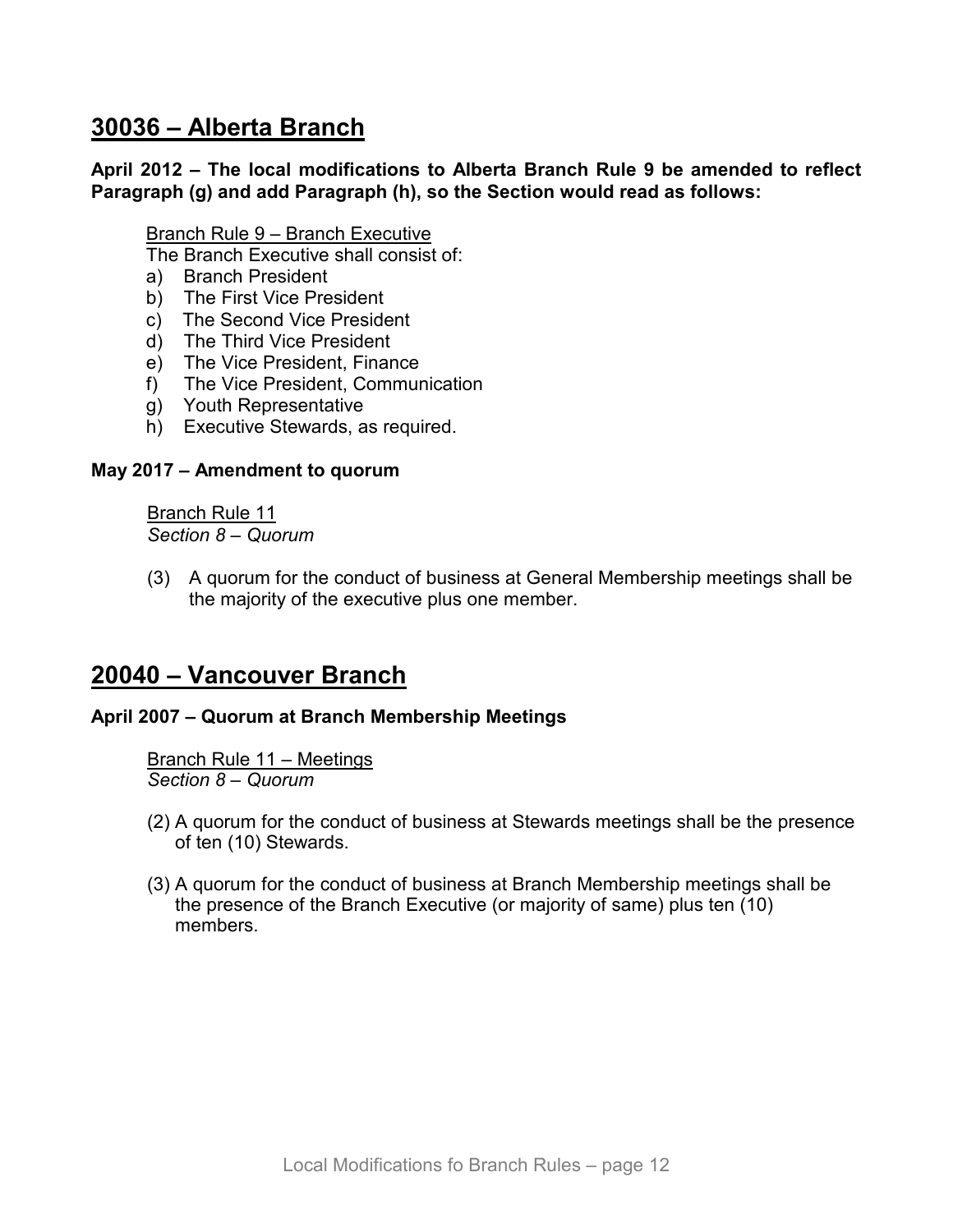# **20042 – B.C. Coastal Branch**

#### **January 2021 – Amendment to quorum**

Branch Rule 11 - Meetings *Section 8 – Quorum*

(3) A quorum for the conduct of business at General Membership meetings shall be the majority of the Branch Executive plus one member.

#### **January 2021 – Addition of Subsection (a)**

Branch Rule 13, Section 1 – Tenure of Office Subsection (a):

Any Union Branch Officer including all Executive Members, Stewards and Employee representatives, when they accept a position of a Manager, Acting Supervisor or other Managerial position or excluded position shall be considered to have vacated their position as a Union Representative and shall notify the Union Executive when their managerial term begins. They shall then notify the Union Executive when the managerial term has expired, should they wish to return to their Union position. Their return to the Union position they vacated shall then be put to a vote by the Union Executive (50% + 1 required to carry the vote).

#### **January 2021 – Addition of Section**

**Branch Rule 19 – Salaries and Honorariums** *Section 5 – Honorarium for PSAC Courses*

5. Honorarium to be paid when loss of salary is not paid by the PSAC when members in good standing from CIU 20042 are attending PSAC Courses. CIU will pay participant(s) upon completion of course when confirmed by PSAC, an honorarium of \$50 per day when an expense claim is submitted and approved.

# <span id="page-12-0"></span>**20045 – B.C. Southern Branch**

#### **May 2013 – Amendment to quorum**

Branch Rule 11 - Meetings *Section 8 – Quorum*

- (2) A quorum for the conduct of Business at a meeting of the Steward Body shall be 25% of the Branch Stewards.
- (3) A quorum for the conduct of business at General Membership meetings shall be the majority of the Branch Executive plus at least one member not on the Executive.